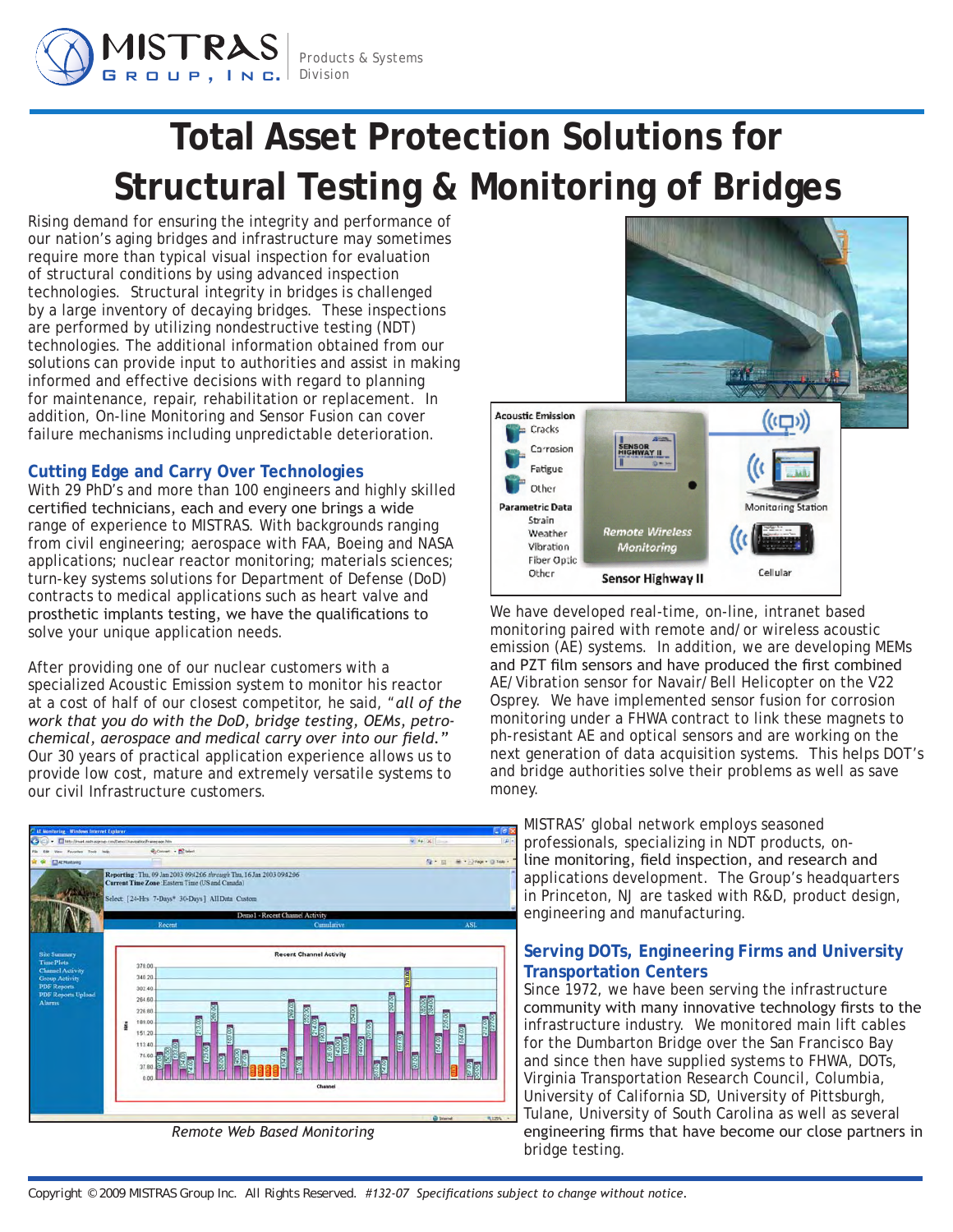We have provided structural health monitoring and inspection of bridges, viaducts and structures and have tested or monitored bridges, parking garages, dams and structures throughout the world. We are also engaged in the use of other NDT methods including: Acousto ultrasonics (AU), Ultrasonics (UT), Advanced ultrasonics, Electromagnetics, Vibration, X-ray/Gamma-ray, Magnetic Particle, Liquid Penetrant, Resistivity, Eddy Current, Metalography, Chemical Analysis, Hardness Testing, GPR and many



others. Our diverse knowledge ensures that you are getting the best technology for your application.

## **Experienced and Certified**

To add to our staff of highly trained Ph.Ds in acoustic emission, we have 17 American Society of Non-Destructive Testing (ASNT) Level III's, a certification similar to a PE certification, in non-destructive testing. Many of our Level III's have multiple ASNT certifications in x-ray, ultrasonics, acoustic emission, eddy current and thermography. Before recommending a technology for your application, we review it with our Level III's, in which tests are usually performed by a Level III accompanied by one of our many Level II certified technicians.

# **Acoustic Emission Technology**

There are a variety of different sources that can be detected by AE in various materials. For metals, typical sources include crack initiation, crack propagation, fretting (between crack faces, bolts), movement of dislocations, slipping (e.g. bearings) and fractures. For concrete and composites, sources include corrosion spalling, cracking, tendon or fiber breakage, debonding and delamination. For bridge structures, AE detection may be a result of crack initiation and/or growth, crack opening and closing (i.e. fretting/rubbing of crack faces and bolts), and/or dislocation movement in steel components. AE has also been successfully used for



monitoring bearings in swing and lift bridges, deteriorating reinforcing steel, concrete decks, concrete cracking and corrosion of substructure components.

In previous work with the FHWA, AE was used to determine whether or not identified cracks were propagating in areas without retrofits or whether those areas with retrofits had completely arrested the cracks. While stresses in the areas of the crack may be below the elastic design limit, the regional area around the crack tip may have large local stresses due to excessive deformation or movement. This rise in local stresses may cause the crack tip to propagate and acts as the source for acoustic emission waves. This transient elastic stress wave radiates from the discontinuity (or other damage area) and is detected as a waveform at the surface of the material using high frequency AE sensors that are mounted directly to the structure.

## **Benefits of Monitoring**

#### **Establishes:**

- If active damage is occurring •
- Where active damage is occurring •
- When active damage is occurring •
- What type of damage is occurring •
- The rate and/or frequency of damage •

### **Additional Benefits:**

- Predictive maintenance tool in RBI (risk based inspection) •
- Optimization of maintenance budget for repairs •
- Reduction in failures (active defects are detected early) •
- Increased confidence in structure integrity •
- Increase in safety through reduction in confined space entries and other access •
- Remote monitoring reduces need for site visits •

## **AE Monitoring Applications for Structural Health Monitoring (SHM)**

- Condition Ranking •
- Continuous Remote Monitoring •
- Real Time Damage Location (e.g. crack, wire rupture) •
- Assist in Locating Hidden/Buried Defects •
- Inspection of Inaccessible Areas •
- Can be Combined with External Parametric Sensors (e.g. strain, displacement, temperature, pressure, etc.) •
- Reduce Unnecessary Maintenance Repairs •
- Prolong Remaining Useful Life, SHM can help to keep structures in service longer; •
- Prioritize Future Repair, Rehabilitation or Replacement Decisions. •

## **Sensor Highway II for Short-term and Long-term Monitoring**

The Sensor Highway II system supports 16 high speed AE monitoring channels, that handles multiple parametric sensor inputs (+/- 10 volts). The Sensor Highway II has been developed for un-attended "Asset Integrity Monitoring" management and condition monitoring applications. The system is housed in a rugged outdoor case; capable of operating in extreme weather and factory conditions.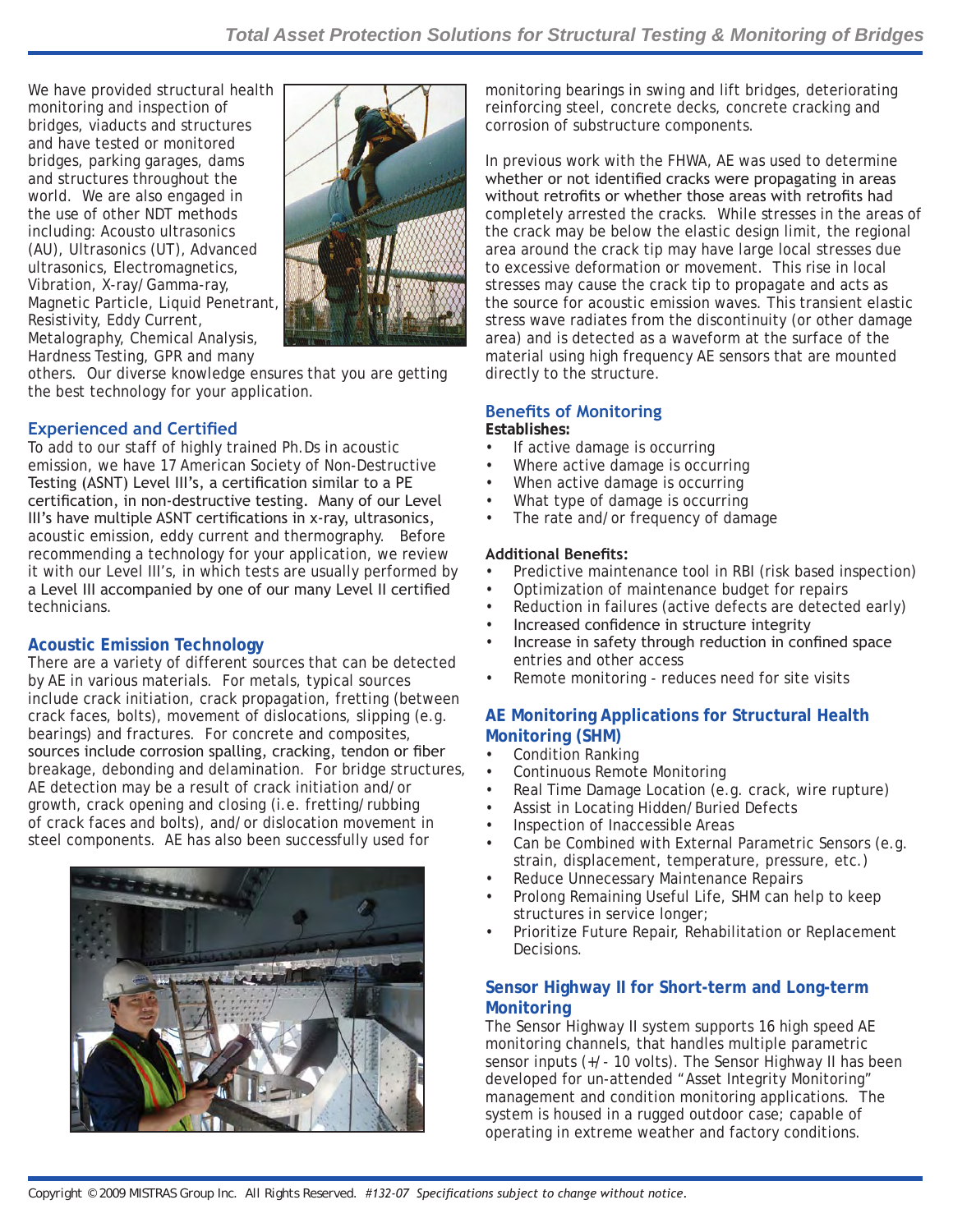The key feature of the sensor highway system is its highly flexible sensor fusion interface for input and processing of almost any variety of sensors. This interface is accomplished inside the Sensor Highway II system through the use of standard industrial,



DIN Rail mounted signal conditioning modules, with options for proximity probes, pressure transducers, load cells, thermocouples, environmental sensors, strain gages, etc.

# **Local, Remote and Online Monitoring**

MISTRAS continuously develops new on-line software technologies for implementing acoustic emission, vibration and other sensor-based instrumentation for remote applications. Based on customer needs and available connection capabilities, we provide:

- Web Browser Internet based remote monitoring •
- Wireless LAN Intranet & Network based remote monitoring •
- Modem and direct phone line Direct to modem remote monitoring •

Internet based data acquisition, monitoring, analysis and alarm services include:



- Installation of a remote AE (or NDT) system that is then provided with a connection to the Internet for automatic and continuous downloading of summary and statistical data, alarm status information and parametric (environmental) data. We also monitor for alarm conditions, alerting and contacting the appropriate personnel in case of an alarm or emergency. •
- An Internet website, where the client may login to a secure Webpage (portal) for reviewing the status of the system, alarm information, etc. The secure website can be accessed from any location with Internet access, 24 •



hours a day, 7 days a week.

- On a pre-arranged/contracted basis (daily, weekly, biweekly, monthly, etc.), we offer retrieval of the raw AE (NDT) data from the remote system, analysis of the data on a regular basis and can provide an analysis report that is uploaded to the client web site for review. •
- Providing daily monitoring engineering services as required or requested by the client to determine severity of a problem, or provide Fitness for Service (FFS) assessment. •

## **Automated & Ultrasonic Portable Solutions**

Our Pocket UT™ is an innovative, handheld Ultrasonic System used for thickness mapping of gusset plates on steel bridges. This system can provide measurements and inspection data faster for future trending comparisons.

Our Pocket UT™ Ultrasonic System uses an encoded scanner to gather continuous thickness measurements versus distance and present a color picture of the inspection results. This increases the amount of data being recorded and completes the inspection much faster.

The Pocket UT™ can not only complete the inspections of gusset plates in a fraction of the time, but also instantly displays the data for real time evaluation.

## **Wireless Sensing Solutions**

Knowing that cabling can be the most expensive part of instrumenting a bridge, 15 years ago MISTRAS invested in designing wireless monitoring solutions and have been using these devices ever since. Our Model 1282, is the newest generation in lowpower wireless sensor nodes, that communicates to a base station using the Zigbee protocol. The 1282 has been installed on many prominent bridges, including one in New York, for over four years.